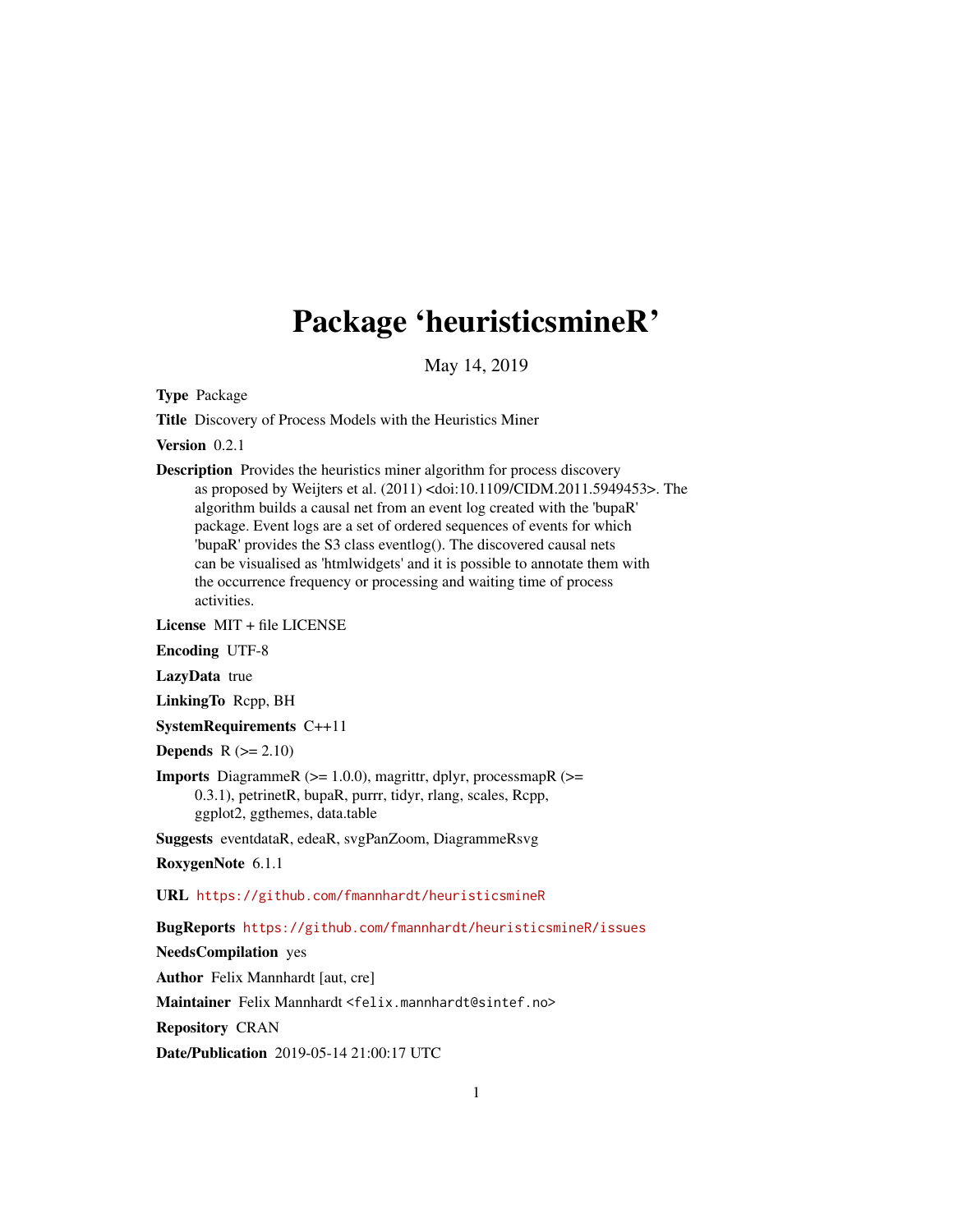# <span id="page-1-0"></span>R topics documented:

| Index | 17 |
|-------|----|

as.petrinet *Converts the object to a Petrinet*

# Description

Converts the object to a Petrinet

# Usage

as.petrinet(obj)

# Arguments

obj The event log to be used. An object of class

# Examples

```
data(L_heur_1)
cn <- causal_net(L_heur_1, threshold = .8)
pn <- as.petrinet(cn)
petrinetR::render_PN(pn)
```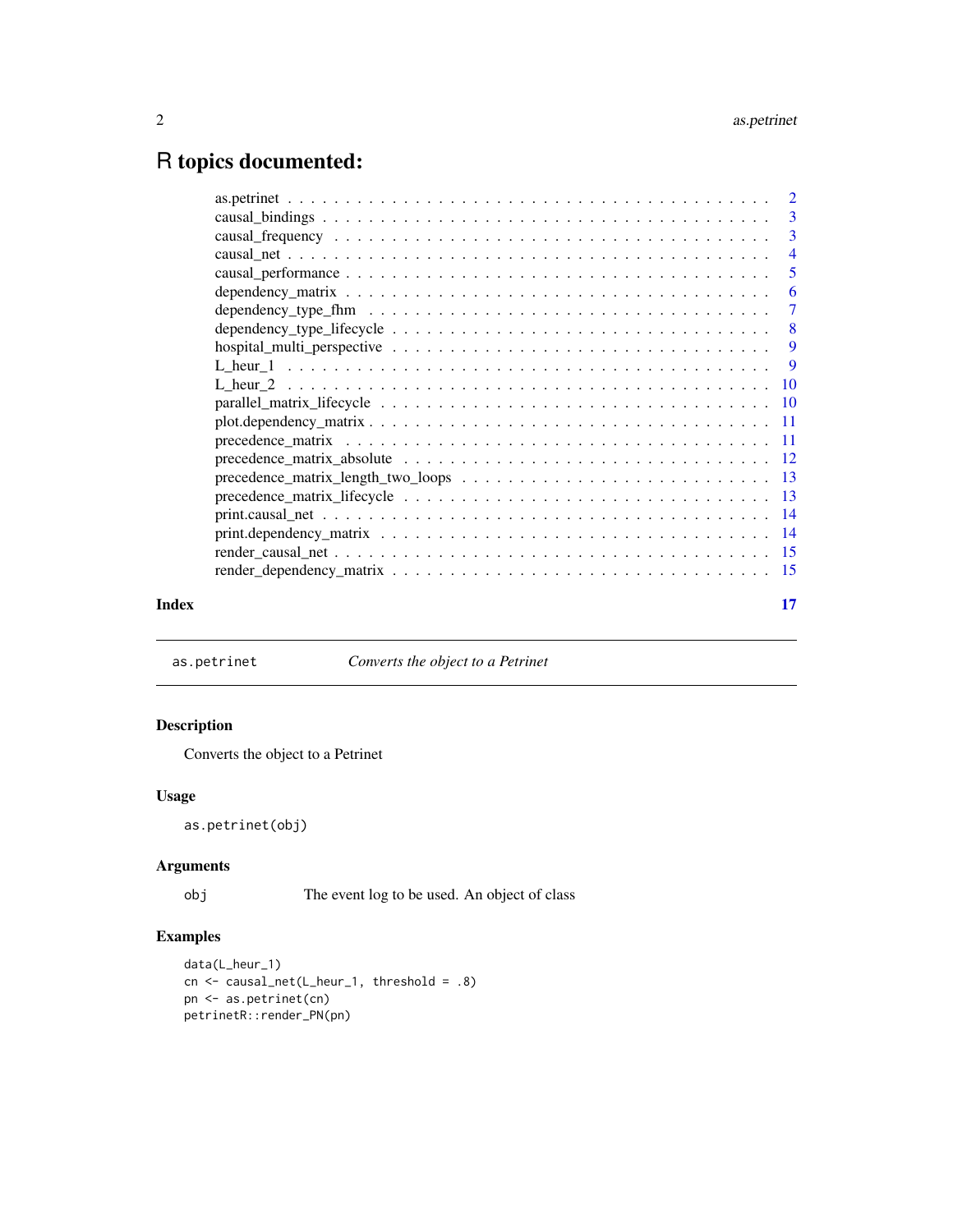<span id="page-2-1"></span><span id="page-2-0"></span>

# Description

Computes the input- and output bindings for use in a causal map. Several heuristics may be used to determine the activities that are activated or consumed by an event. The Flexible Heuristic Miner (FHM) paper describes a heuristic that looks ahead (or looks back) until the end of the trace and determines those activities as activated for which no other cause (activity in a causal dependency) is found. This approach is implemented as type nearest.

#### Usage

```
causal_bindings(eventlog, dependencies, type = c("nearest"))
```
#### Arguments

| eventlog     | The bupaR event log.                                                                    |
|--------------|-----------------------------------------------------------------------------------------|
| dependencies | A dependency matrix obtained, for example, through dependency matrix.                   |
| type         | The heuristic used to determine the bindings. Currently only nearest is avail-<br>able. |

#### Value

A data frame

#### Examples

```
causal_bindings(L_heur_1,
                dependencies = dependency_matrix(L_heur_1))
```
<span id="page-2-2"></span>causal\_frequency *Frequency map profile*

#### Description

Function to create a frequency profile for a process map.

```
causal_frequency(value = c("absolute", "relative"),
  color_scale = "PuBu", color_edges = "dodgerblue4")
```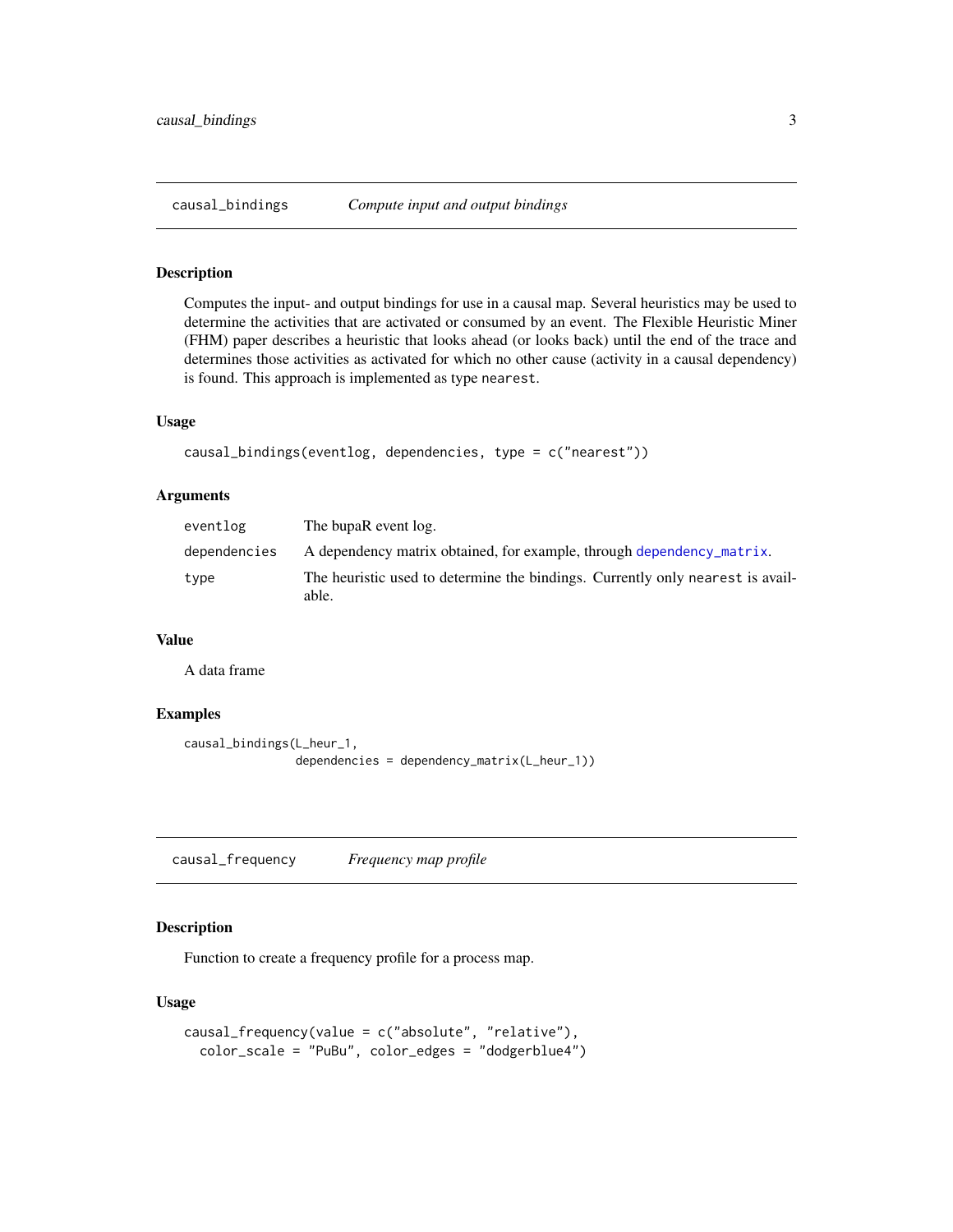<span id="page-3-0"></span>

| value       | The type of frequency value to be used: absolute, relative (percentage of activity<br>instances).                       |
|-------------|-------------------------------------------------------------------------------------------------------------------------|
| color_scale | Name of color scale to be used for nodes. Defaults to PuBu. See Rcolorbrewer: : brewer. pal. info()<br>for all options. |
| color_edges | The color used for edges. Defaults to dodgerblue 4.                                                                     |

# Examples

```
causal_net(L_heur_1,
           type = causal_frequency("relative"))
```
<span id="page-3-1"></span>causal\_net *Create a Causal net (also Heuristics net)*

# Description

Creates a Causal net, also known as Heuristics net. This is similar to a processmapR process map. However, the causal map deals with parallelism by trying to identifying causal dependencies between activities by using different heuristics as documented in [dependency\\_matrix](#page-5-1).

#### Usage

```
causal_net(eventlog = NULL, dependencies = dependency_matrix(eventlog =
  eventlog, threshold = threshold, threshold_frequency =
  threshold_frequency, ...), bindings = causal_bindings(eventlog,
  dependencies), threshold = 0.9, threshold_frequency = 0,
  type = causal_frequency("absolute"), type_nodes = type,
  type_edges = type, ...)
```
# Arguments

| eventlog            | The event log for which a causal map should be computed. Can be left NULL for<br>more control if parameters dependencies and bindings are provided directly. |
|---------------------|--------------------------------------------------------------------------------------------------------------------------------------------------------------|
| dependencies        | A dependency matrix created for the event log, for example, by dependency_matrix.                                                                            |
| bindings            | Causal bindings created by causal_bindings.                                                                                                                  |
| threshold           | The dependency threshold to be used when using the default dependency matrix<br>computation.                                                                 |
| threshold_frequency |                                                                                                                                                              |
|                     | The frequency threshold to be used when using the default dependency matrix<br>computation.                                                                  |
| type                | A causal map type. For example, causal_frequency or causal_performance.                                                                                      |
| type_nodes          | A causal map type to be used for nodes only.                                                                                                                 |
| type_edges          | A causal map type to be used for edges only.                                                                                                                 |
| $\cdots$            | Further parameters forwarded to the default dependency matrix function.                                                                                      |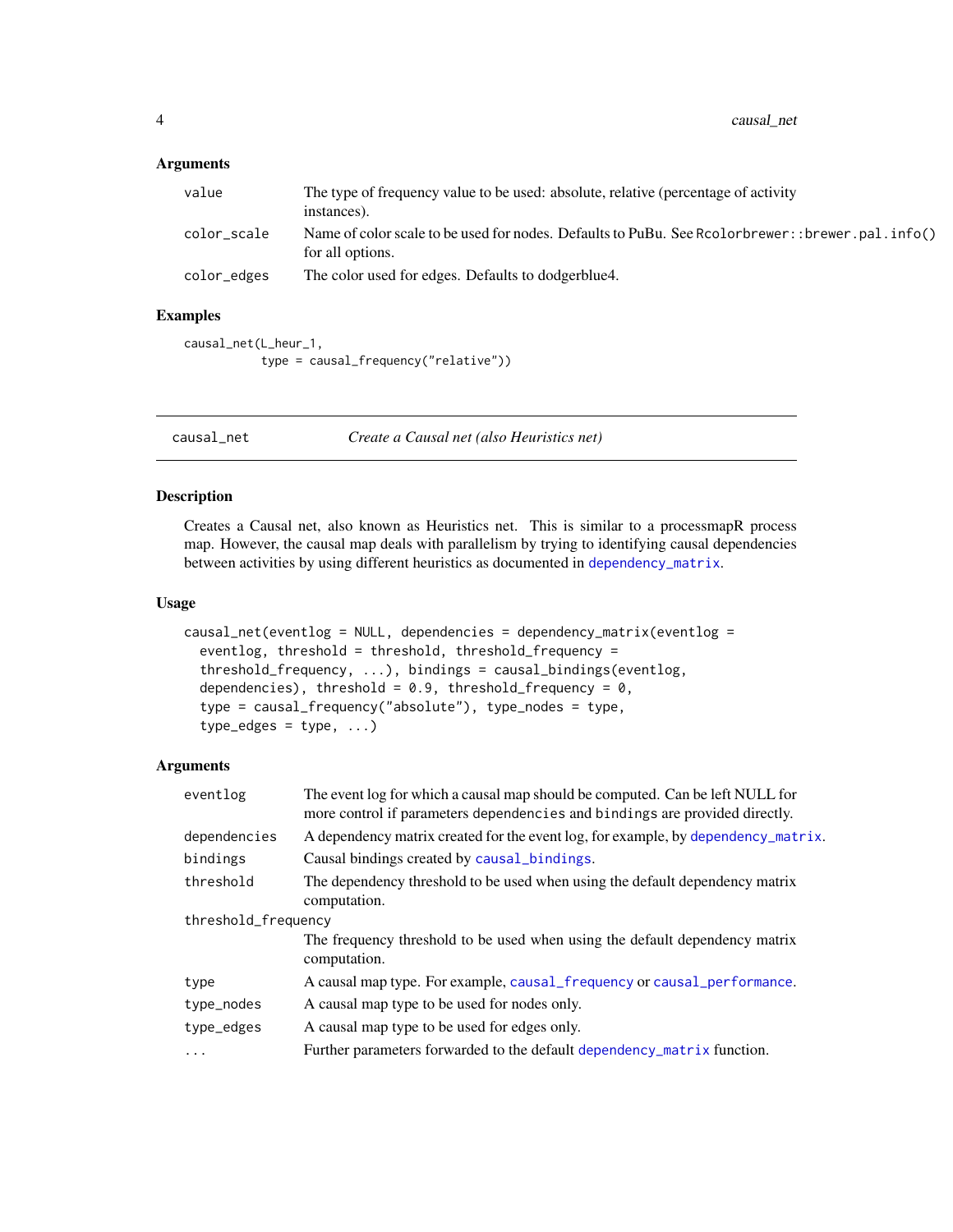# <span id="page-4-0"></span>Details

Warning: Projected frequencies are heuristically determined and counts may not add up.

# Value

A DiagrammeR graph of the causal map.

# Examples

```
# Causal map with default parameters
causal_net(L_heur_1)
# Causal map with lower dependency treshold
causal_net(L_heur_1, threshold = .8)
# For even more control omit the `eventlog` parameter
# and provide `dependencies` and `bindings` directly.
d <- dependency_matrix(L_heur_1, threshold = .8)
causal_net(dependencies = d,
           bindings = causal_bindings(L_heur_1, d, "nearest"))
# The returned DiagrammeR object can be further augmented with
# panning and zooming before rendering:
library(magrittr)
causal_net(L_heur_1) %>%
render_causal_net(render = T) %>%
DiagrammeRsvg::export_svg() %>%
 svgPanZoom::svgPanZoom()
```
<span id="page-4-1"></span>causal\_performance *Performance map profile*

#### Description

Function to create a performance profile for a causal map.

```
causal_performance(FUN = mean, units = c("mins", "secs", "hours",
  "days", "weeks", "months", "quarters", "semesters", "years"),
  color\_scale = "Reds", color\_edges = "red4", ...)
```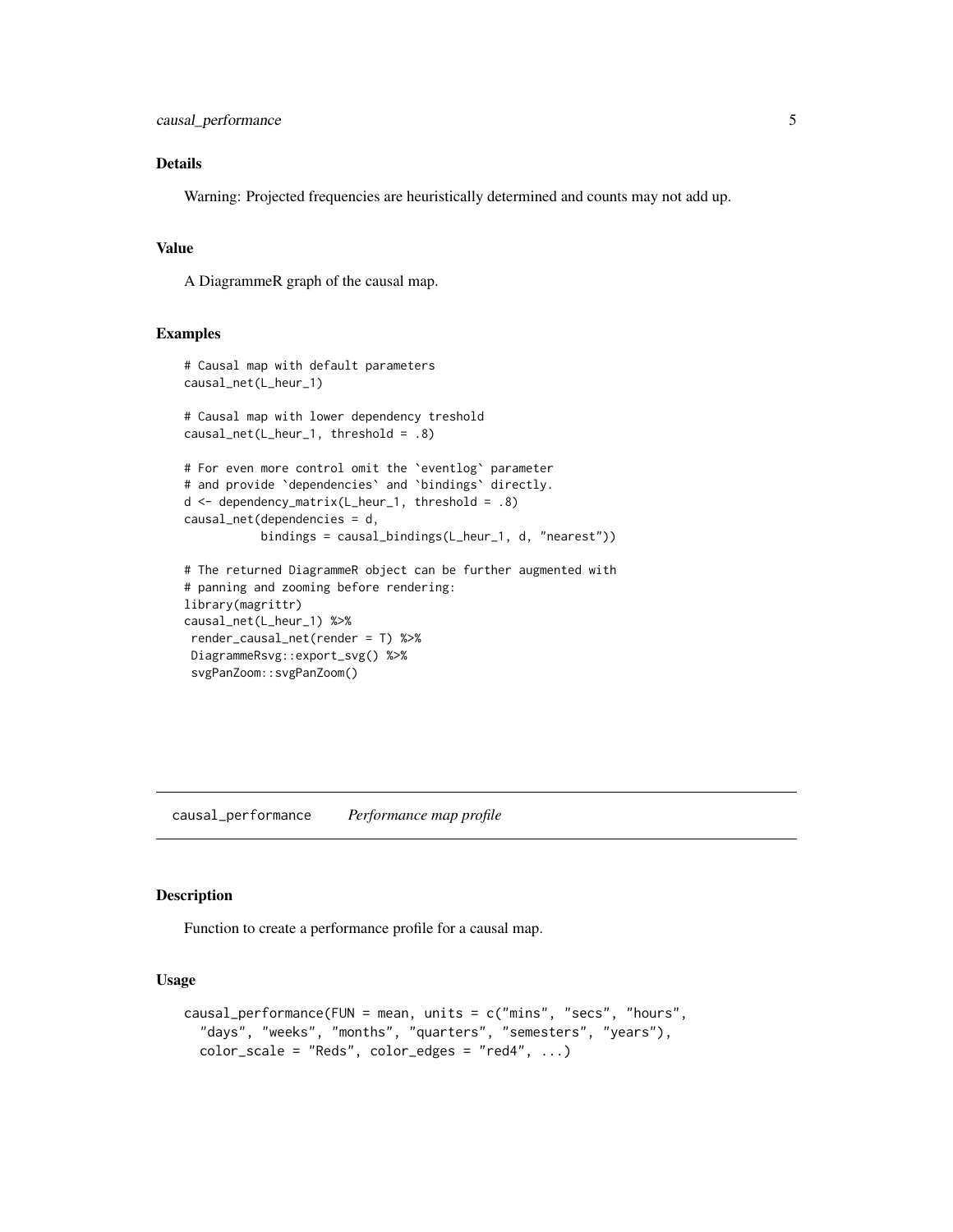<span id="page-5-0"></span>

| <b>FUN</b>  | A summary function to be called on the process time of a specific activity, e.g.<br>mean, median, min, max                                                                                                                          |
|-------------|-------------------------------------------------------------------------------------------------------------------------------------------------------------------------------------------------------------------------------------|
| units       | The time unit in which processing time should be presented (mins, hours, days,<br>weeks, months, quarters, semesters, years. A month is defined as 30 days. A<br>quarter is 13 weeks. A semester is 26 weeks and a year is 365 days |
| color_scale | Name of color scale to be used for nodes. Defaults to Reds. See Rcolorbrewer: : brewer.pal.info()<br>for all options.                                                                                                               |
| color_edges | The color used for edges. Defaults to red4.                                                                                                                                                                                         |
| $\cdots$    | Additional arguments forwarded to FUN                                                                                                                                                                                               |

# Examples

causal\_net(L\_heur\_1, type = causal\_performance())

<span id="page-5-1"></span>dependency\_matrix *Create a dependency matrix*

# Description

Creates a dependency matrix from a precedence matrix ([precedence\\_matrix](#page-10-1)) based on different approaches.

# Usage

```
dependency_matrix(eventlog = NULL,
  dependency_type = dependency_type_fhm(threshold_dependency = threshold,
  threshold_frequency = threshold_frequency, \ldots), threshold = 0.9,
  threshold_frequency = 0, ...)
```
# Arguments

| eventlog            | A bupaR event log, may be NULL when a precedence matrix is provided.                                                    |
|---------------------|-------------------------------------------------------------------------------------------------------------------------|
| dependency_type     |                                                                                                                         |
|                     | Which approach to use for calculation of the dependency matrix. Currently only<br>$(dependency_type_fhm)$ is available. |
| threshold           | A dependency threshold, usually in the interval $[0,1]$ , filtering out dependen-<br>cies below the threshold.          |
| threshold_frequency |                                                                                                                         |
|                     | An absolute frequency threshold filtering dependencies which are observed in-<br>frequently.                            |
| .                   | Parameters forwarded to (dependency_type_fhm).                                                                          |
|                     |                                                                                                                         |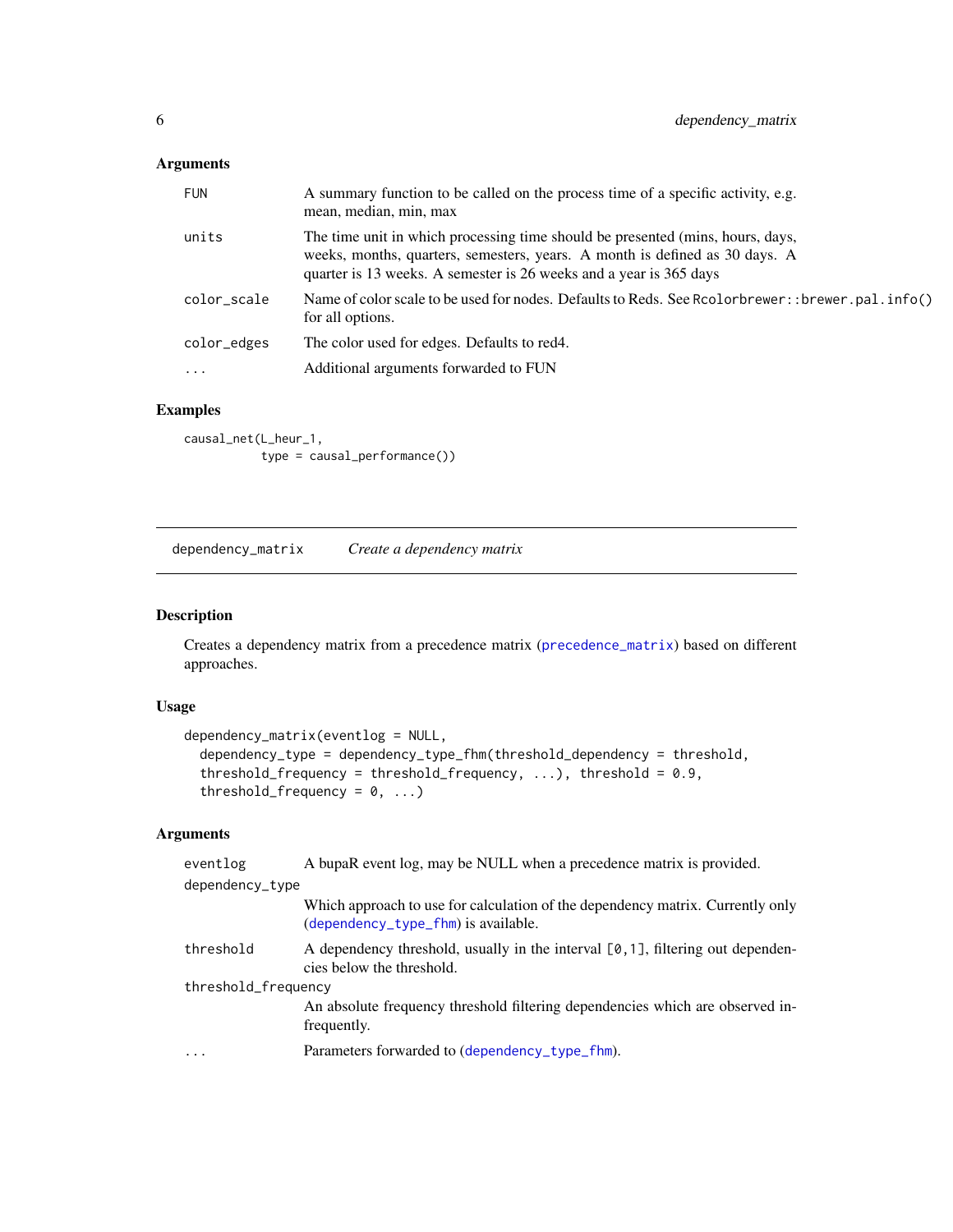# <span id="page-6-0"></span>Value

A square matrix with class dependency\_matrix containing the computed dependency values between all activities.

# See Also

[precedence\\_matrix](#page-10-1)

#### Examples

```
d <- dependency_matrix(L_heur_1)
print(d)
as.matrix(d)
```
<span id="page-6-1"></span>dependency\_type\_fhm *Dependency type based on Flexible Heuristics Miner (FHM)*

#### Description

Computes the dependencies based on the approach known as Flexible Heuristics Miner.

#### Usage

```
dependency_type_fhm(threshold_dependency = 0.9,
  threshold_l1 = threshold_dependency,
  threshold_12 = threshold_dependency, threshold_frequency = 0,
  all_connected = FALSE)
```
# Arguments

threshold\_dependency

| A dependency threshold, usually in the interval $[0, 1]$ , filtering out dependen- |  |  |
|------------------------------------------------------------------------------------|--|--|
| cies below the threshold.                                                          |  |  |

| threshold l1 | A dependency threshold, usually in the interval $[0,1]$ , filtering out self-loop<br>dependencies below the threshold.       |
|--------------|------------------------------------------------------------------------------------------------------------------------------|
| threshold 12 | A dependency threshold, usually in the interval $[0,1]$ , filtering out length-two<br>loop dependencies below the threshold. |

threshold\_frequency

An absolute frequency threshold filtering dependencies which are observed infrequently.

all\_connected If TRUE the best antecedent and consequent (as determined by the dependency measure) are going to be added regardless of the threshold value.

# Value

A dependency type.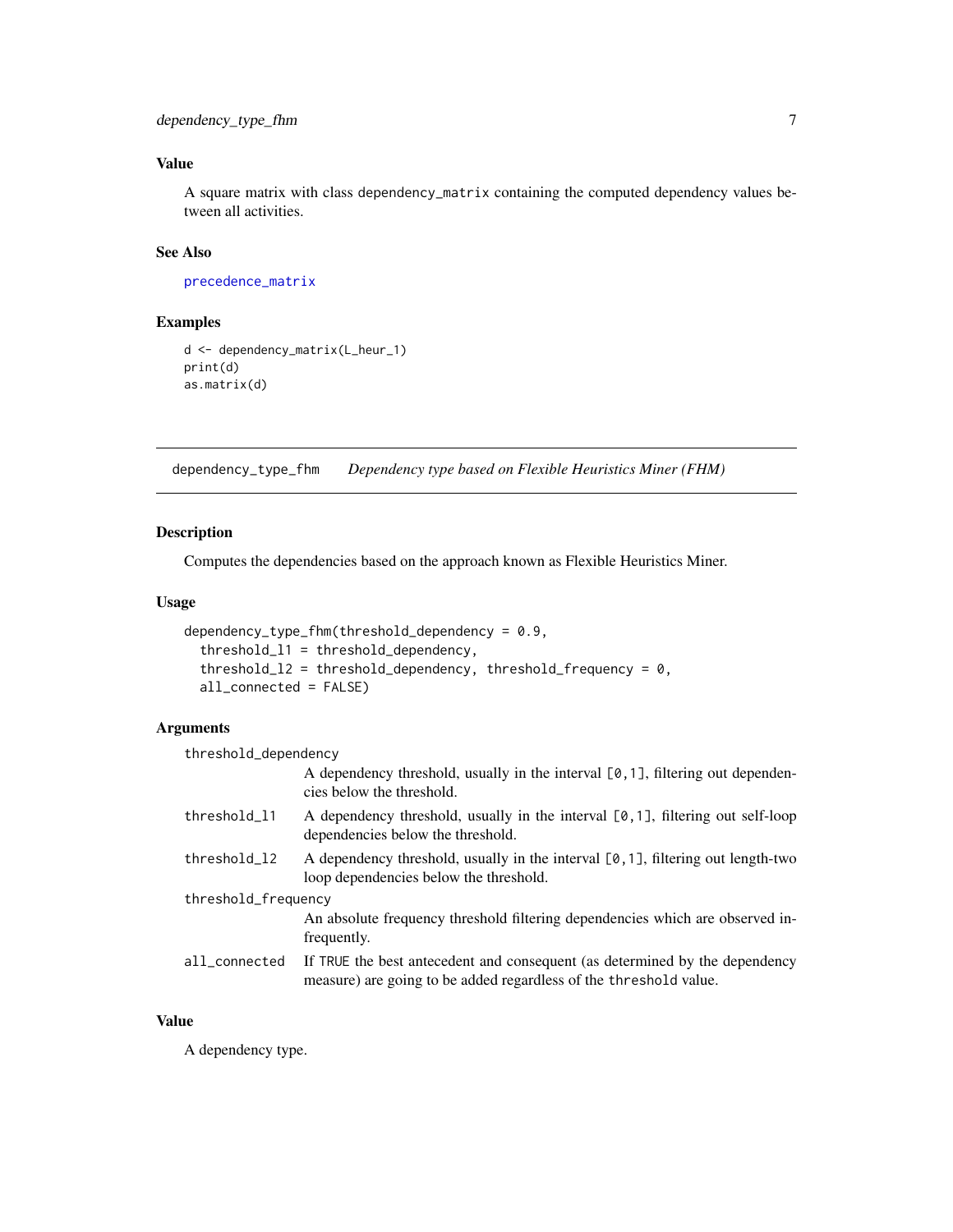#### <span id="page-7-0"></span>References

A. J. M. M. Weijters and J. T. S. Ribeiro, "Flexible Heuristics Miner (FHM)," 2011 IEEE Symposium on Computational Intelligence and Data Mining (CIDM), Paris, 2011, pp. 310-317. doi: 10.1109/CIDM.2011.5949453

#### Examples

```
dependency_matrix(L_heur_1,
                  dependency_type = dependency_type_fhm(all_connected = TRUE))
```
dependency\_type\_lifecycle

*Dependency type based on time intervals*

# Description

Computes the dependencies based on the approach taking into account activity durations based on life-cycle transitions.

#### Usage

```
dependency_type_lifecycle(threshold_dependency = 0.9,
  threshold_11 = threshold_dependency, threshold_frequency = 0,
  all_connected = FALSE)
```
#### **Arguments**

| threshold_dependency |                                                                                                                                                  |
|----------------------|--------------------------------------------------------------------------------------------------------------------------------------------------|
|                      | A dependency threshold, usually in the interval $[0,1]$ , filtering out dependen-<br>cies below the threshold.                                   |
| threshold_11         | A dependency threshold, usually in the interval $[0,1]$ , filtering out self-loop<br>dependencies below the threshold.                           |
| threshold_frequency  |                                                                                                                                                  |
|                      | An absolute frequency threshold filtering dependencies which are observed in-<br>frequently.                                                     |
| all_connected        | If TRUE the best antecedent and consequent (as determined by the dependency<br>measure) are going to be added regardless of the threshold value. |

# Value

A dependency type.

# References

A. Burattin and A. Sperduti, "Heuristics Miner for Time Intervals," in ESANN 2010, 18th European Symposium on Artificial Neural Networks, Bruges, Belgium, April 28-30, 2010, Proceedings, 2010.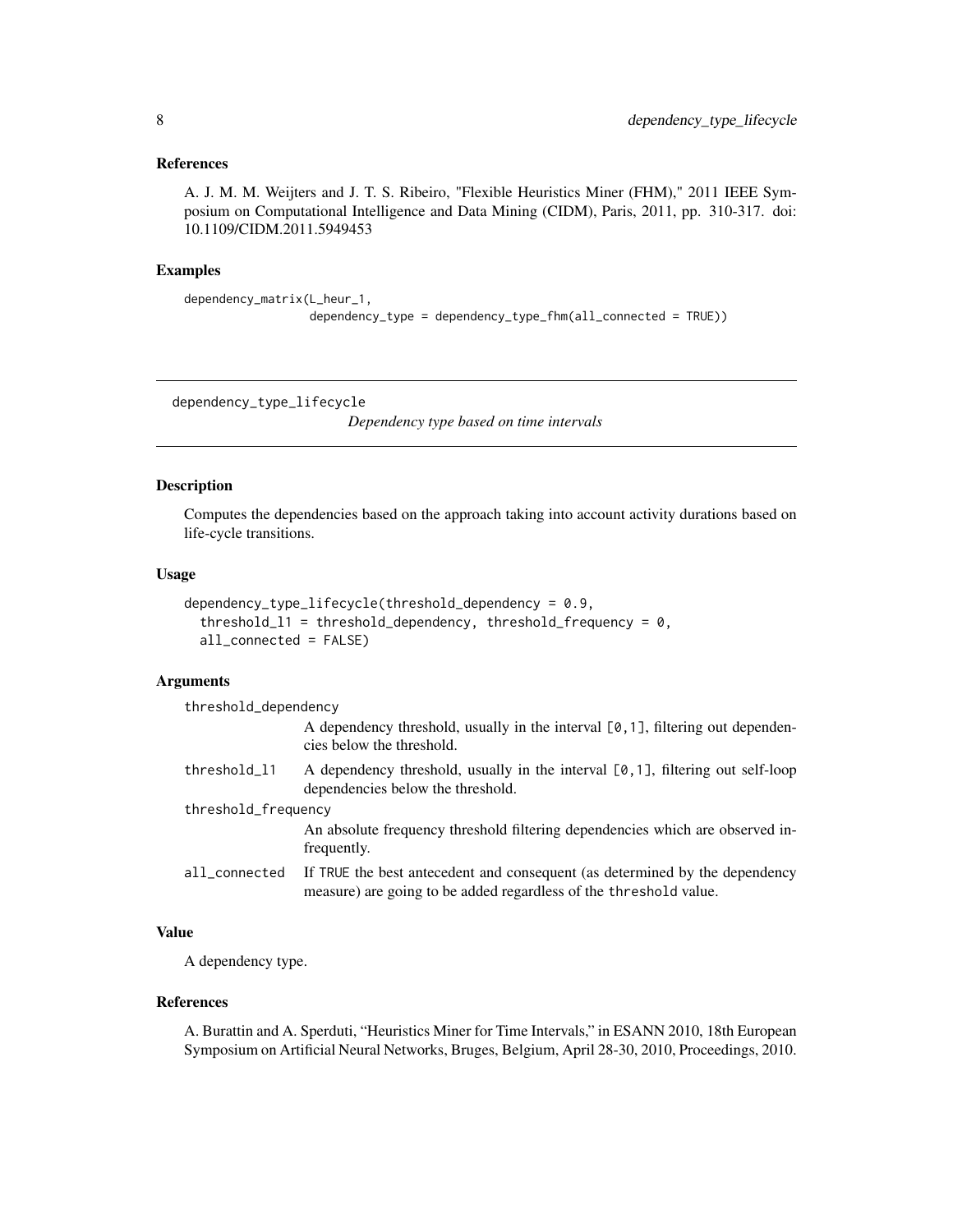#### <span id="page-8-0"></span>Examples

```
dependency_matrix(L_heur_1,
                  dependency_type = dependency_type_fhm(all_connected = TRUE))
```
hospital\_multi\_perspective

*Hospital example event log capturing multi-perspectives*

# Description

Sample of 10000 traces from an artifical eventlog from the PhD thesis 'Multi-perspective Process Mining' used to illustrate the Data-aware Heuristic Miner algorithm.

#### Usage

hospital\_multi\_perspective

# Format

Eventlog containing a sample of 10000 cases

# Source

<https://data.4tu.nl/repository/uuid:32cad43f-8bb9-46af-8333-48aae2bea037>

#### References

Mannhardt, F. (Felix) (2016) Data-driven Process Discovery - Artificial Event Log. Eindhoven University of Technology. Dataset. https://doi.org/10.4121/uuid:32cad43f-8bb9-46af-8333-48aae2bea037

L\_heur\_1 *Heuristics miner example log #1*

#### Description

Artifical eventlog for illustrating Heuristics Miner published as supplementary material to the book Process Mining: Discovery, Conformance and Enhancement of Business Processes.

# Usage

L\_heur\_1

# Format

Eventlog containing 40 cases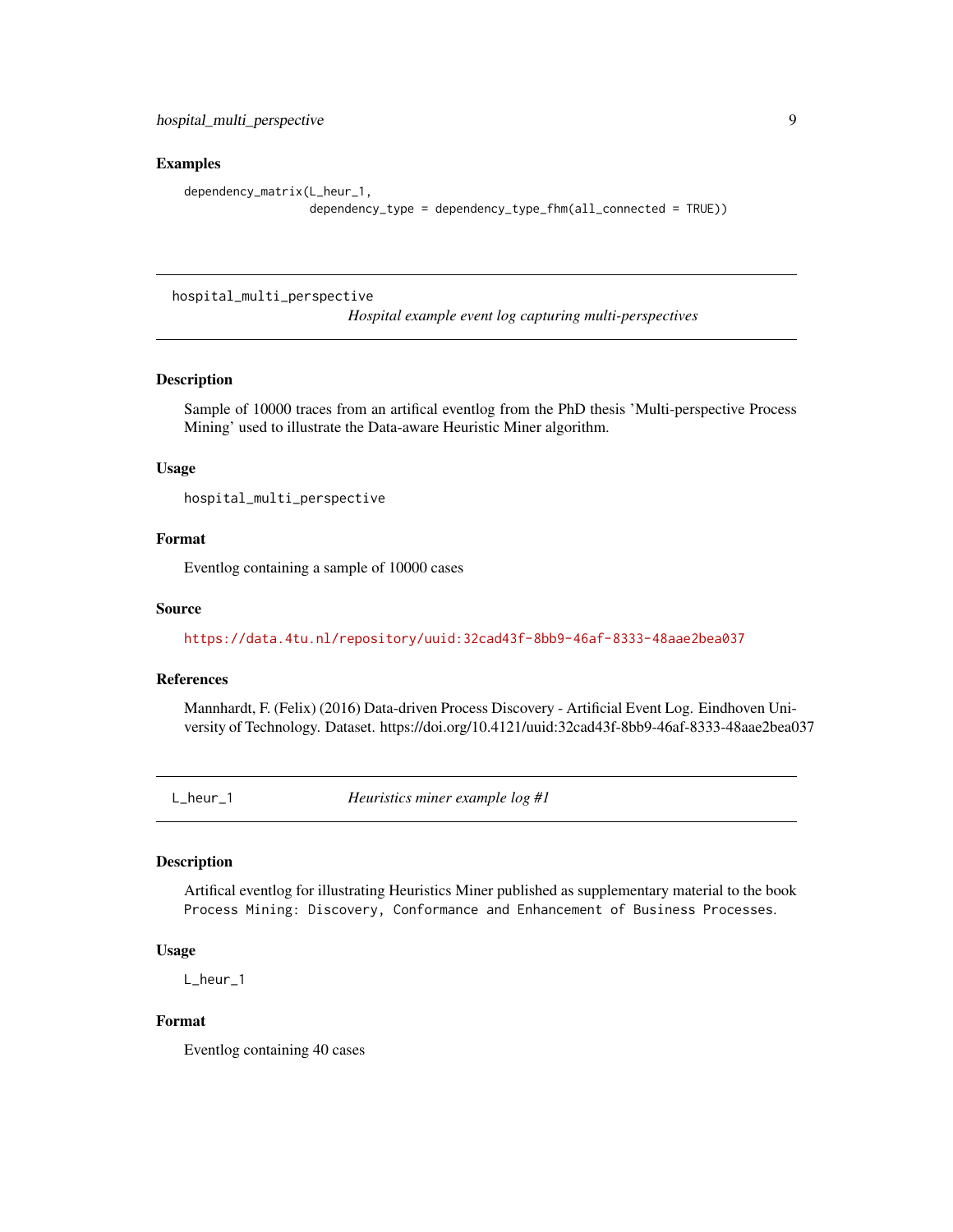#### Source

[http://www.processmining.org/event\\_logs\\_and\\_models\\_used\\_in\\_book](http://www.processmining.org/event_logs_and_models_used_in_book)

# References

Process Mining: Discovery, Conformance and Enhancement of Business Processes by W.M.P. van der Aalst, Springer Verlag, 2011 (ISBN 978-3-642-19344-6).

L\_heur\_2 *Heuristics miner example log #2*

# Description

Artifical eventlog for illustrating Heuristics Miner published as supplementary material to the book Process Mining: Discovery, Conformance and Enhancement of Business Processes.

#### Usage

L\_heur\_2

# Format

Eventlog containing 85 cases

#### Source

[http://www.processmining.org/event\\_logs\\_and\\_models\\_used\\_in\\_book](http://www.processmining.org/event_logs_and_models_used_in_book)

#### References

Process Mining: Discovery, Conformance and Enhancement of Business Processes by W.M.P. van der Aalst, Springer Verlag, 2011 (ISBN 978-3-642-19344-6).

parallel\_matrix\_lifecycle

*Parallel Matrix with Lifecycle*

#### Description

Parallel Matrix with Lifecycle

#### Usage

parallel\_matrix\_lifecycle(eventlog)

<span id="page-9-0"></span>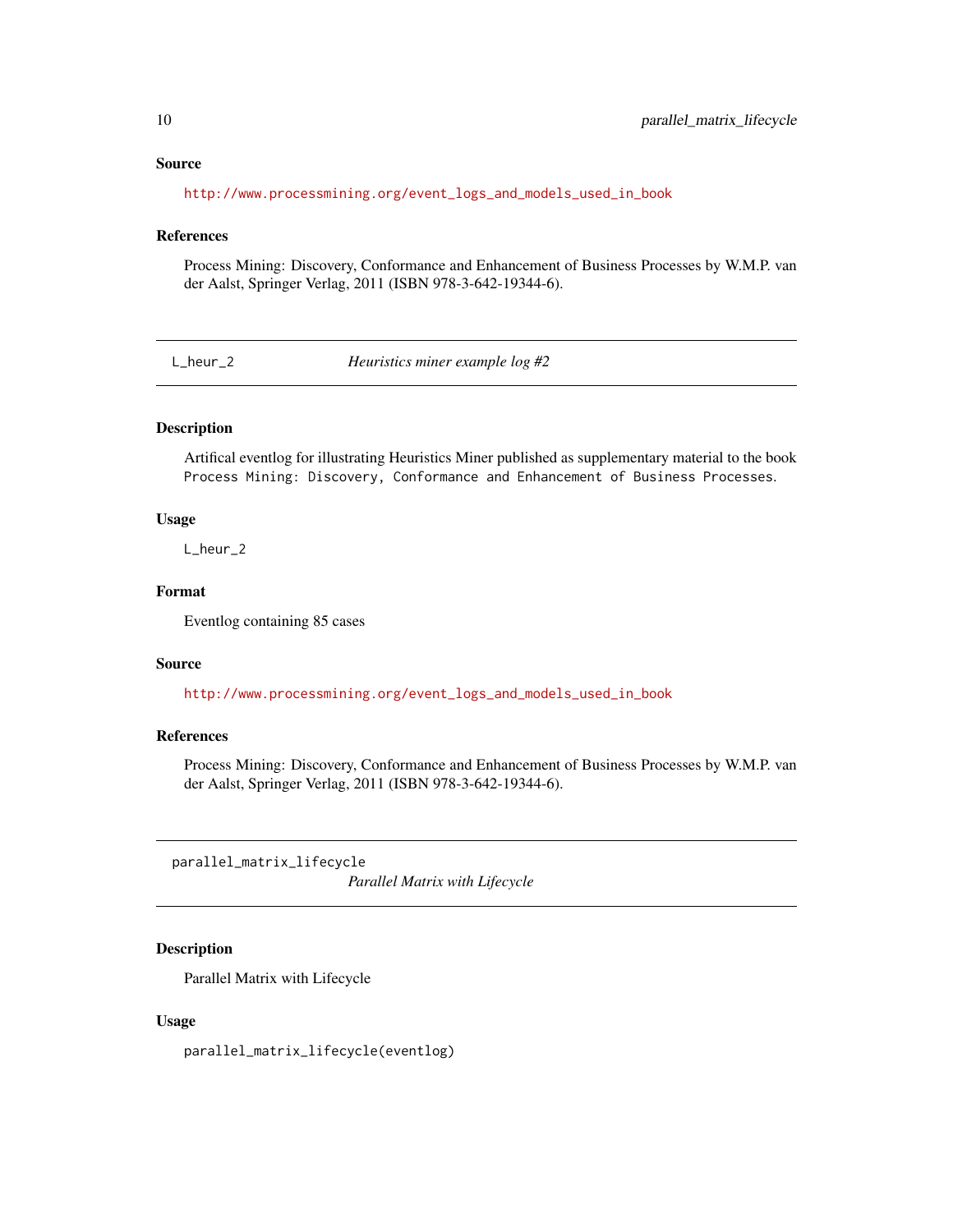<span id="page-10-0"></span>eventlog The event log object to be used.

#### Examples

parallel\_matrix\_lifecycle(L\_heur\_1)

plot.dependency\_matrix

*Dependency matrix plot*

#### Description

Visualize a dependency matrix. A generic plot function for dependency matrices.

#### Usage

## S3 method for class 'dependency\_matrix' plot(x, ...)

# Arguments

| x       | Dependency matrix     |
|---------|-----------------------|
| $\cdot$ | Additional parameters |

#### Value

A ggplot object, which can be customized further, if deemed necessary.

<span id="page-10-1"></span>precedence\_matrix *Precedence Matrix*

#### Description

Construct a precedence matrix, showing how activities are followed by each other. This is a performance improved variant of [precedence\\_matrix](#page-10-1) in the processmapR package.

```
precedence_matrix(eventlog, type = c("absolute", "relative",
  "relative-antecedent", "relative-consequent", "relative-case"))
```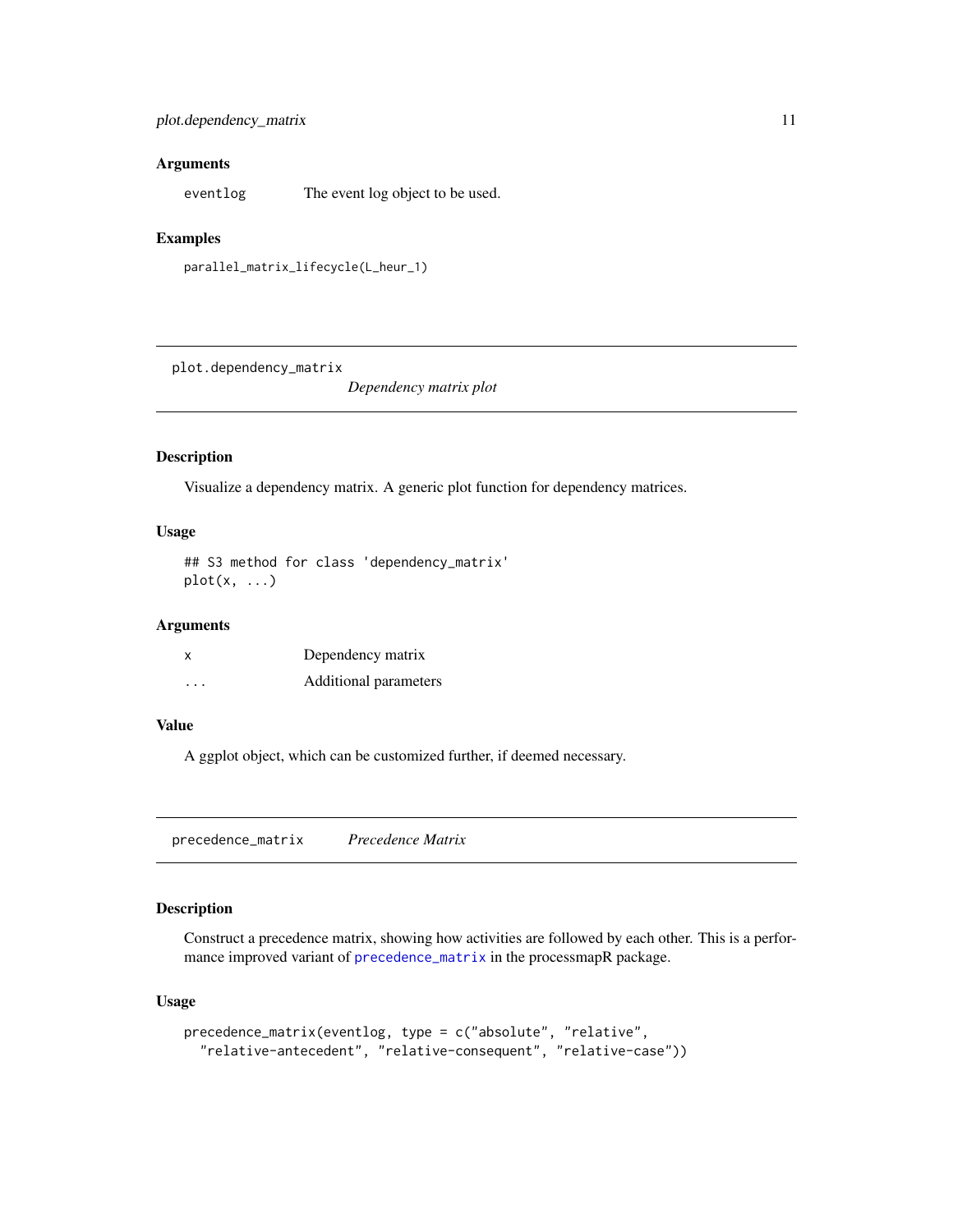<span id="page-11-0"></span>

| eventlog | The event log object to be used                                                                                                                                                                                                                                                                                                                                                                                                                                                   |
|----------|-----------------------------------------------------------------------------------------------------------------------------------------------------------------------------------------------------------------------------------------------------------------------------------------------------------------------------------------------------------------------------------------------------------------------------------------------------------------------------------|
| type     | The type of precedence matrix, which can be absoluite, relative, relative-antecedent<br>or relative-consequent. Absolute will return a matrix with absolute frequen-<br>cies, relative will return global relative frequencies for all antecedent-consequent<br>pairs. Relative-antecedent will return relative frequencies within each antecen-<br>dent, i.e. showing the relative proportion of consequents within each antecedent.<br>Relative-consequent will do the reverse. |

# Examples

```
m <- precedence_matrix(hospital_multi_perspective, type = "absolute")
print(m)
as.matrix(m)
```
precedence\_matrix\_absolute

*Precedence Matrix*

# Description

Construct a precedence matrix, showing how activities are followed by each other. This function computes the precedence matrix directly in C++ for efficiency. Only the type absolute of ([precedence\\_matrix](#page-10-1)) is supported.

# Usage

precedence\_matrix\_absolute(eventlog, lead = 1)

# Arguments

| eventlog | The event log object to be used.                                |
|----------|-----------------------------------------------------------------|
| lead     | The distance between activities following/preceding each other. |

# Examples

```
library(eventdataR)
data(traffic_fines)
m <- precedence_matrix_absolute(traffic_fines)
print(m)
as.matrix(m)
```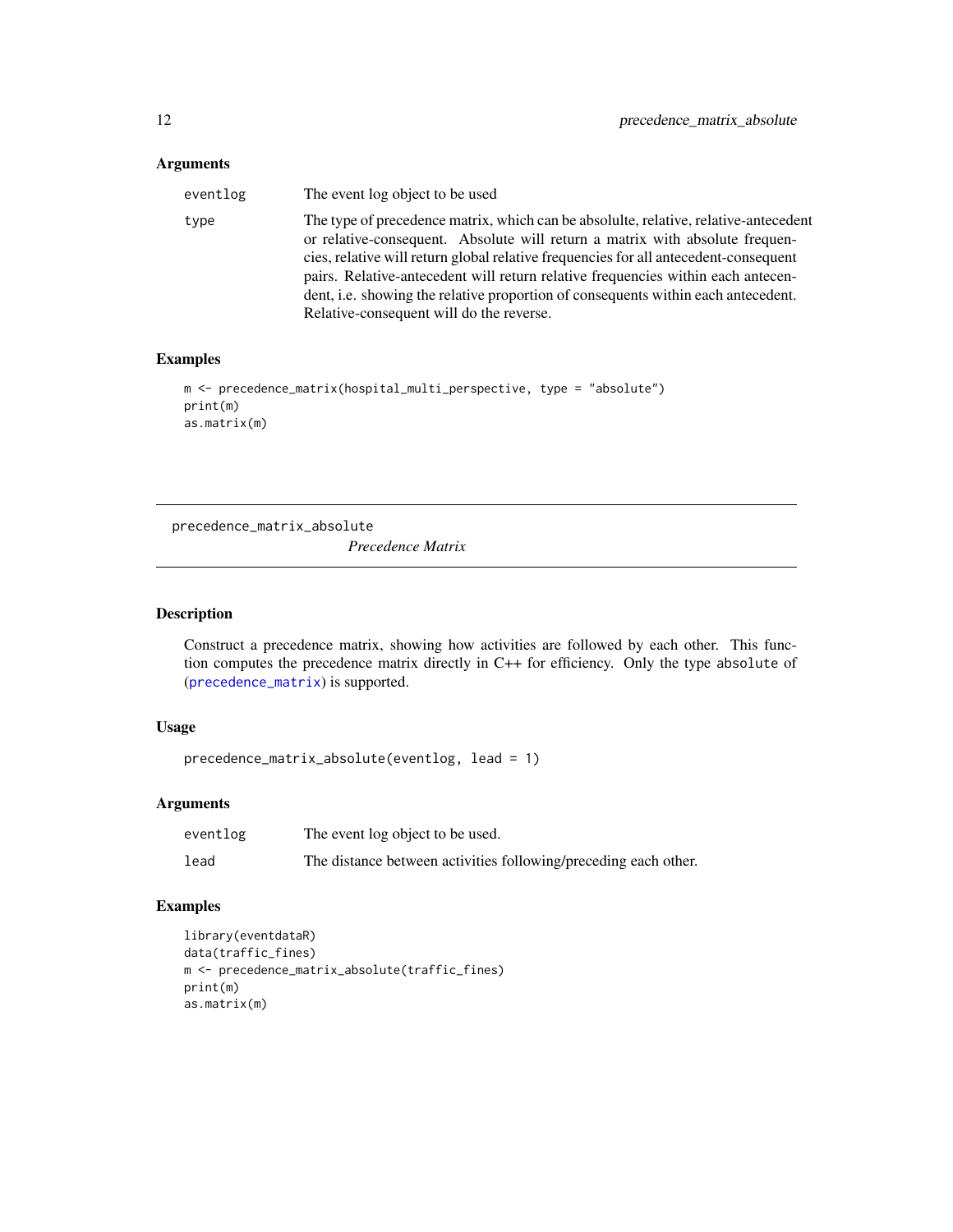<span id="page-12-0"></span>precedence\_matrix\_length\_two\_loops *Length Two Loop Precedence Matrix*

## Description

Construct a precedence matrix counting how often pattern aba occurs.

#### Usage

precedence\_matrix\_length\_two\_loops(eventlog)

# Arguments

eventlog The event log object to be used.

# Examples

```
m <- precedence_matrix_length_two_loops(hospital_multi_perspective)
print(m)
as.matrix(m)
```

```
precedence_matrix_lifecycle
                        Precedence Matrix with Lifecycle
```
# Description

Precedence Matrix with Lifecycle

# Usage

```
precedence_matrix_lifecycle(eventlog)
```
# Arguments

eventlog The event log object to be used.

#### Examples

precedence\_matrix\_lifecycle(L\_heur\_1)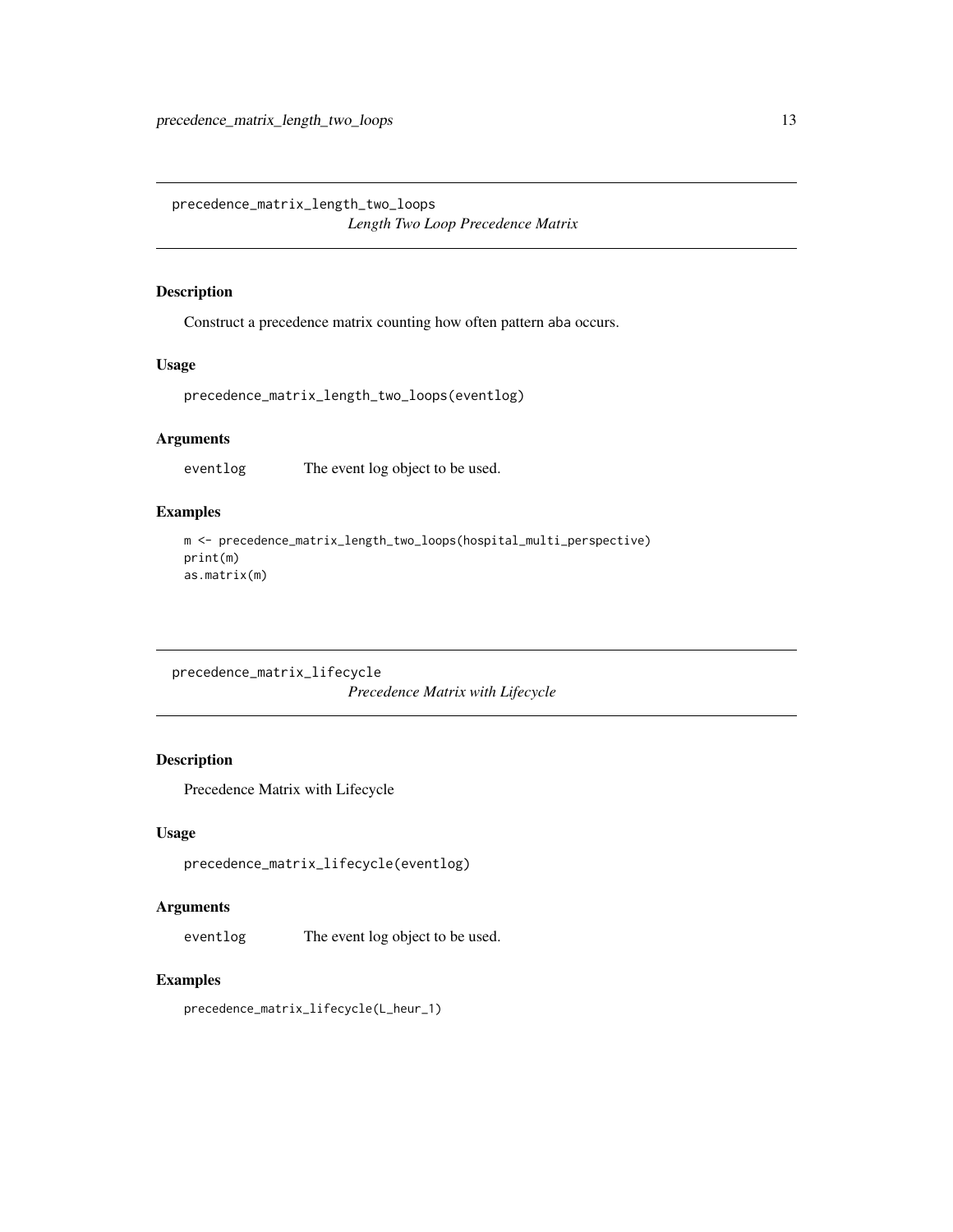<span id="page-13-0"></span>print.causal\_net *Generic print function for a Causal net*

# Description

Generic print function for a Causal net

# Usage

## S3 method for class 'causal\_net'  $print(x, \ldots)$ 

# Arguments

| X                       | Causal net object           |
|-------------------------|-----------------------------|
| $\cdot$ $\cdot$ $\cdot$ | <b>Additional Arguments</b> |

print.dependency\_matrix

*Generic print function for a dependency matrix*

# Description

Generic print function for a dependency matrix

# Usage

```
## S3 method for class 'dependency_matrix'
print(x, \ldots)
```
# Arguments

| X       | dependency matrix object    |
|---------|-----------------------------|
| $\cdot$ | <b>Additional Arguments</b> |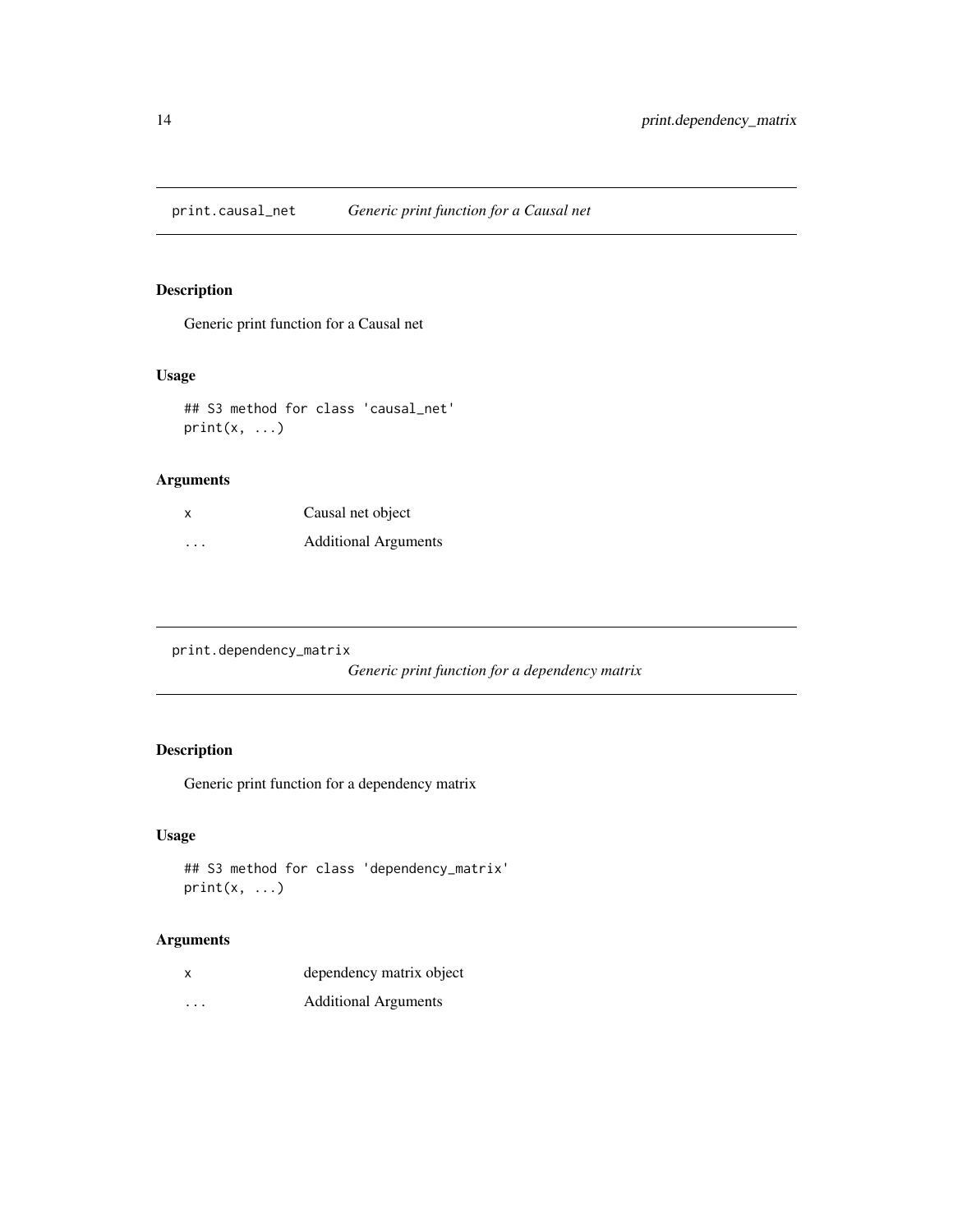<span id="page-14-0"></span>render\_causal\_net *Renders a Causal net as graph*

#### Description

Renders a Causal net as graph

# Usage

```
render_causal_net(causal_net, rankdir = "LR", layout = "dot",
  render = T, fixed_edge_width = F, fixed_node_pos = NULL, ...)
```
### Arguments

| causal_net       | A causal net created by causal_net                                                                                                                                                     |
|------------------|----------------------------------------------------------------------------------------------------------------------------------------------------------------------------------------|
| rankdir          | Rankdir to be used for DiagrammeR.                                                                                                                                                     |
| layout           | Layout to be used for DiagrammeR.                                                                                                                                                      |
| render           | Whether to directly render the DiagrammeR graph or simply return it.                                                                                                                   |
| fixed_edge_width |                                                                                                                                                                                        |
|                  | If TRUE, don't vary the width of edges.                                                                                                                                                |
|                  | fixed_node_pos When specified as a data.frame with three columns 'act', 'x', and 'y' the position<br>of nodes is fixed. Note that his can only be used with the 'neato' layout engine. |
| $\cdots$         | Further parameters forwarded to the DiagrammeR render function.                                                                                                                        |

#### Value

A DiagrammeR graph of the Causal net.

### Examples

render\_causal\_net(causal\_net(L\_heur\_1))

render\_dependency\_matrix

*Renders a dependency matrix as dependency graph*

# Description

Creates a dependency graph visualizing the contents of a dependency matrix.

```
render_dependency_matrix(dependencies, rankdir = "LR", layout = "dot",
  render = T)
```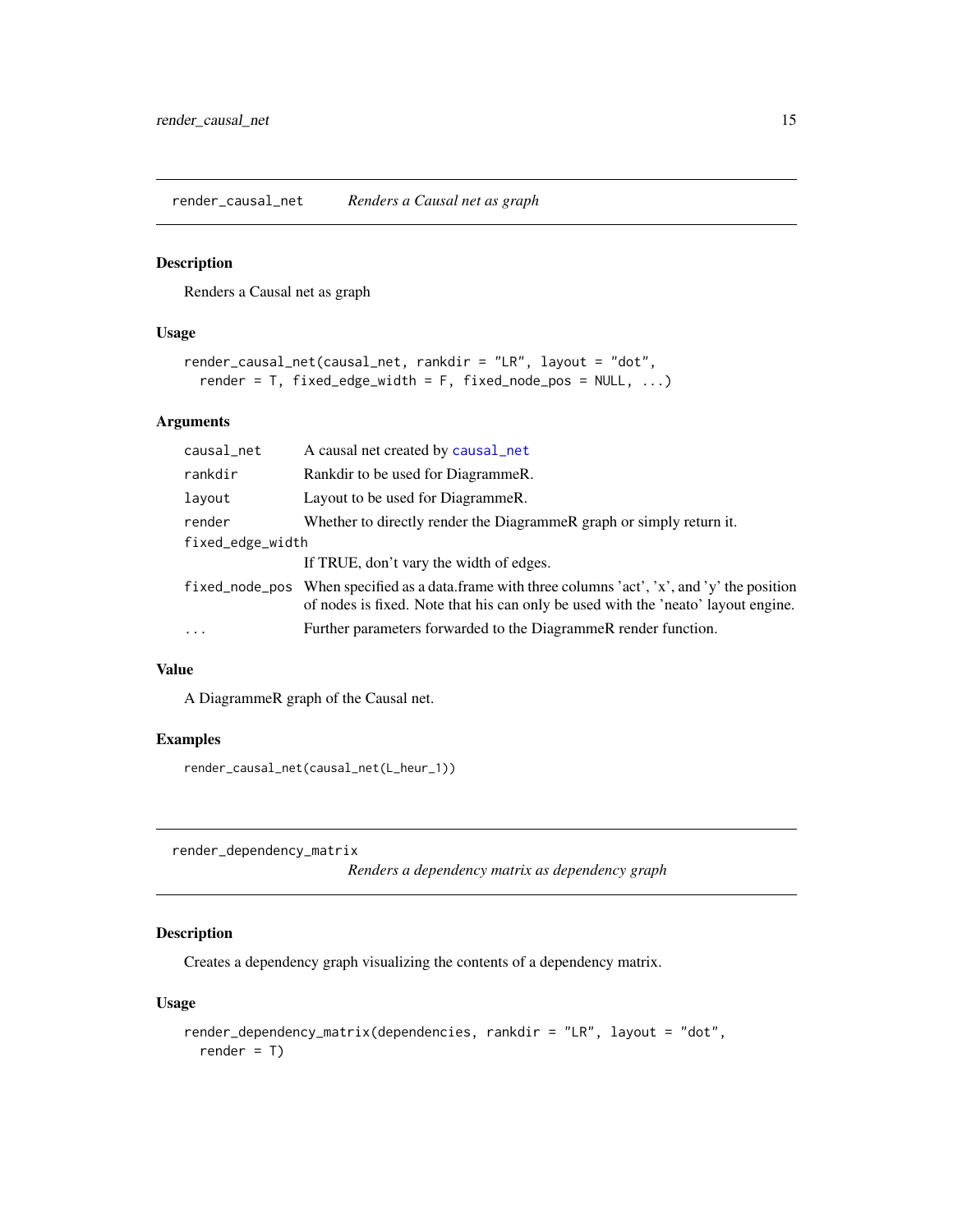<span id="page-15-0"></span>

| dependencies | A dependency matrix created by dependency_matrix                     |
|--------------|----------------------------------------------------------------------|
| rankdir      | Rankdir to be used for DiagrammeR.                                   |
| lavout       | Layout to be used for DiagrammeR.                                    |
| render       | Whether to directly render the DiagrammeR graph or simply return it. |

# Value

A DiagrammeR graph of the (filtered) dependency matrix.

# Examples

render\_dependency\_matrix(dependency\_matrix(L\_heur\_1))